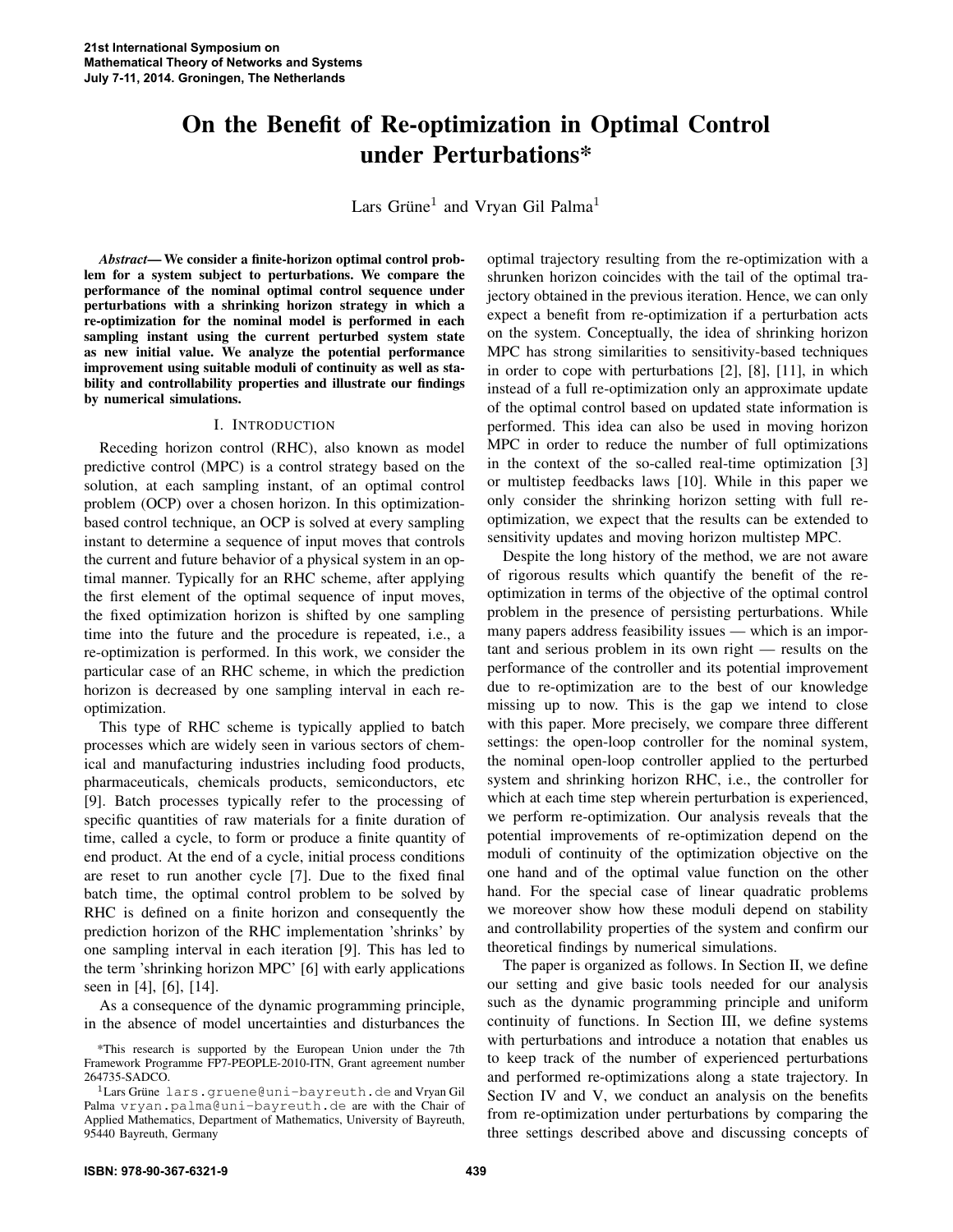controllability and stability. In Section VI we illustrate our theoretical findings by numerical examples and finally, we give an outlook and conclusion in Section VII.

### II. PRELIMINARIES

Consider the nonlinear discrete time control system

$$
x(k+1) = f(x(k), u(k))
$$
 (1)

where  $x$  is the state and  $u$  is the control value. Let the vector spaces  $X$  and  $U$  be state and control spaces, respectively. For a given state constraint set  $X$  and control constraint set U we require  $x \in \mathbb{X} \subseteq X$  and  $u \in \mathbb{U}(x) \subseteq U$ . The notation  $x_u(\cdot, x_0)$  (or briefly  $x_u(\cdot)$ ) denotes the state trajectory when the initial state  $x_0$  is driven by control sequence  $u(\cdot)$ .

We consider the minimization problem

$$
\min_{u(\cdot) \in \mathbb{U}^N(x_0)} J_N(x_0, u(\cdot)) \qquad \mathcal{P}_N(x_0)
$$

for an objective function  $J_N(x_0, u(\cdot))$  representing a cost associated with an initial state  $x_0$  at reference time 0, a control sequence  $u(\cdot)$  and optimization horizon N. The objective function is given by

$$
J_N(x_0, u(\cdot)) := \sum_{k=0}^{N-1} \ell(x_u(k, x_0), u(k))
$$

and the minimization is performed over all control sequences  $u(\cdot) \in \mathbb{U}^N(x_0)$  with

$$
\mathbb{U}^N(x_0) := \left\{ u(\cdot) \in U^N \mid \begin{array}{l} x_u(k+1, x_0) \in \mathbb{X} \text{ and} \\ u(k) \in \mathbb{U}(x_u(k, x_0)) \\ \text{for all } k = 0, \ldots, N-1 \end{array} \right\}.
$$

The said problem is parametric with respect to the initial value  $x_0$  and for this reason we denote it by  $\mathcal{P}_N(x_0)$ . Sometimes we also use the notation  $\mathcal{P}_N(x_0, k_0)$  in order to emphasize that  $x_0$  is the initial state at initial time  $k_0$ .

We define the optimal value function by

$$
V_N(x_0) := \inf_{u(\cdot) \in \mathbb{U}^N(x_0)} J_N(x_0, u(\cdot))
$$

and the control sequence  $u^*(\cdot) \in \mathbb{U}^N(x_0)$  for which  $V_N(x_0) = J_N(x_0, u^*(\cdot))$  is called the optimal control sequence. We note that the optimal control sequence  $u^*(\cdot)$ may not exist or may be non-unique.

One important concept that we will be using in our analysis is the dynamic programming principle which relates the optimal value functions of OCPs of different optimization horizon length for different points along a state trajectory [5], [1].

*Theorem 1:* (Dynamic programming principle) Let  $x_0$  be an initial state value. Let  $u^*(0)$ ,  $u^*(1)$ , ...,  $u^*(N-1)$  denote an optimal control sequence for  $\mathcal{P}_N(x_0)$  and  $x_{u*}(0)$  =  $x_0, x_{u^*}(1), \ldots, x_{u^*}(N)$  denote the corresponding optimal state trajectory. Then for any  $i, i = 0, 1, \ldots, N - 1$ , the control sequence  $u^*(i)$ ,  $u^*(i+1)$ , ...,  $u^*(N-1)$  is an optimal control sequence for  $\mathcal{P}_{N-i}(x_{u^*}(i))$ .

Also, to facilitate the discussion for uniform continuity of the involved functions, we consider the following definition.

*Definition 2:* Consider vector spaces Z and Y, a set  $A \subset$  $Z$  and an arbitrary set  $W$ 

i. a function  $\phi : Z \rightarrow Y$  is said to be uniformly continuous on A if there exists a K-function<sup>1</sup>  $\omega$  such that for all  $z_1, z_2 \in A$ 

$$
\|\phi(z_1)-\phi(z_2)\| \le \omega \left(\|z_1-z_2\|\right).
$$

ii. a function  $\phi : Z \times W \to Y$  is said to be uniformly continuous on A uniformly in  $v \in W$  if there exists a function  $\omega \in \mathcal{K}$  such that for all  $z_1, z_2 \in A$  and all  $v \in W$ 

$$
\|\phi(z_1,v) - \phi(z_2,v)\| \le \omega (\|z_1 - z_2\|).
$$

The function  $\omega$  is called the modulus of continuity.

Similar to that found in the appendix of [12], the following theorem gives sufficient conditions for which the optimal value function is a uniformly continuous function without state constraints, i.e.,  $X = \mathbb{X} = \mathbb{R}^n$ .

*Theorem 3:* (Uniform continuity of  $V_N(\cdot)$ ) Let  $\mathbb{X} = \mathbb{R}^n$ ,  $\mathbb{U}(x) \equiv \mathbb{U}$  and suppose that  $J_N : \mathbb{R}^n \times \mathbb{U}^N \to \mathbb{R}$  is uniformly continuous on a set  $S \subset \mathbb{R}^n$  uniformly in  $u(\cdot) \in \mathbb{U}^N$ . Then  $V_N(\cdot)$  is uniformly continuous on S.

*Proof:* From the assumptions, there exists  $\omega_{J_N} \in \mathcal{K}$ such that

$$
||J_N(x_1, u(\cdot)) - J_N(x_2, u(\cdot))|| \le \omega_{J_N}(||x_1 - x_2||)
$$
 (2)

for all  $x_1, x_2 \in S$  and all  $u(\cdot) \in \mathbb{U}^N$ . Since (2) holds for any choice of  $u(\cdot) \in \mathbb{U}^N$ , let  $\varepsilon > 0$  and suppose  $u_\varepsilon^2(\cdot)$  is an ε-optimal control for  $P_N(x_2)$ . This implies

$$
V_N(x_1) - V_N(x_2) \leq J_N(x_1, u_{\varepsilon}^2(\cdot)) - V_N(x_2)
$$
  
\n
$$
\leq J_N(x_1, u_{\varepsilon}^2(\cdot)) - J_N(x_2, u_{\varepsilon}^2(\cdot)) + \varepsilon
$$
  
\n
$$
\leq \omega_{J_N}(\|x_1 - x_2\|) + \varepsilon.
$$

Likewise, for an  $\varepsilon$ -optimal control  $u_{\varepsilon}^1(\cdot)$  we have

$$
V_N(x_2) - V_N(x_1) \leq J_N(x_2, u_{\varepsilon}^1(\cdot)) - V_N(x_1)
$$
  
\n
$$
\leq J_N(x_2, u_{\varepsilon}^1(\cdot)) - J_N(x_1, u_{\varepsilon}^1(\cdot)) + \varepsilon
$$
  
\n
$$
\leq \omega_{J_N}(\|x_2 - x_1\|) + \varepsilon.
$$

Since  $\varepsilon > 0$  is arbitrary and this inequality holds for all  $x_1, x_2 \in S$ , this implies that  $V_N(\cdot)$  is uniformly continuous on S. Particularly, for all  $x_1, x_2 \in S$ 

$$
||V_N(x_1) - V_N(x_2)|| \le \omega_{V_N} (||x_1 - x_2||)
$$
 (3)

with  $\omega_{V_N} \leq \omega_{J_N}$ .

In the presence of state constraints, conditions under which a similar result holds become more technical, see, e.g., Proposition 8.40 of [5]. We also note that the modulus  $\omega_{V_N}$  of continuity represents the sensitivity of the optimal value function to changes in the parameter  $x$  of the problem  $\mathcal{P}_N(x)$ . The proof of the theorem shows that  $\omega_{V_N}$  is less than or equal to  $\omega_{J_N}$ , hence we can expect that  $||V_N(x_1) - V_N(x_2)||$  can not be that much larger than  $||J_N(x_1, u(\cdot)) - J_N(x_2, u(\cdot))||$  and will typically be smaller. We will further investigate this relation in Section V.

<sup>1</sup>A function  $\alpha$  is said to be a K-function if  $\alpha$  is continuous and strictly increasing with  $\alpha(0) = 0$ .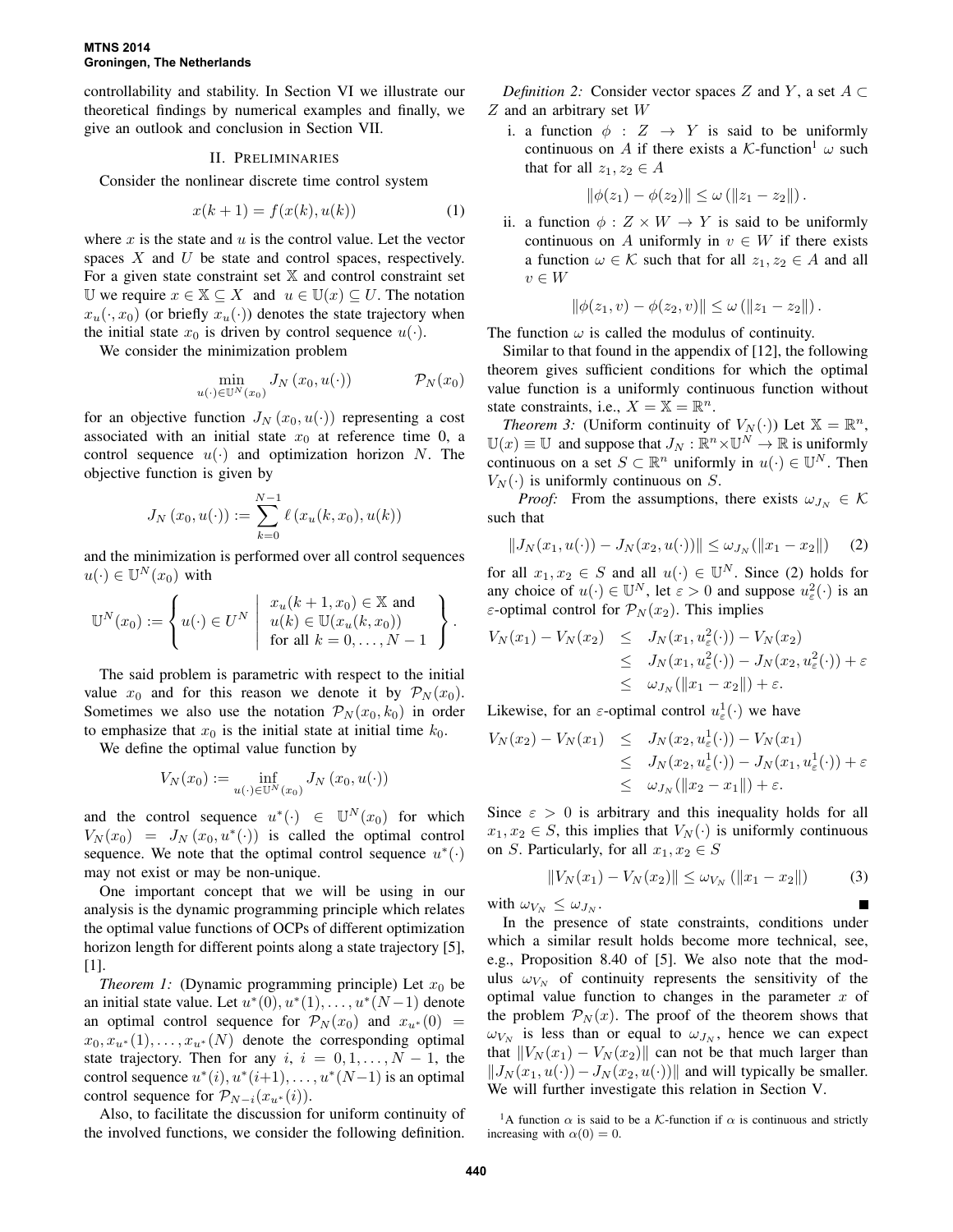# III. PERTURBED SYSTEMS

Using the control system (1) and the optimal control sequence  $u^*(0)$ ,  $u^*(1)$ , ...,  $u^*(N-1)$  obtained from solving  $\mathcal{P}_N(x_0)$ , the open-loop controlled system is described by

$$
x(k + 1) = f(x(k), u^*(k)) \quad k = 0, ..., N - 1 \quad (4)
$$

with  $x(0) = x_0$  and the corresponding open-loop trajectory denoted by  $x_{u^*}$ .

Typically, a real world system is represented by a mathematical model that may fail to take into account disturbance and other various sources of uncertainties. Mathematical models are approximations of real systems, hence a mismatch is inevitable between the predicted states and those that are measured from the real plant. This gives some notion that an open-loop control, the optimal control sequence obtained from the OCP solved at time 0, may not give the best control strategy as the system evolves through time. We aim to investigate the effects of the disturbance and the advantage of using RHC in which we perform re-optimization each time step. In order to simplify the exposition, in the sequel we assume the existence of an optimal control sequence  $u^*(\cdot)$ for each  $x \in \mathbb{X}$  with  $\mathbb{U}^N(x) \neq \emptyset$ .

By using shrinking horizon MPC, we can then define a feedback law  $\mu : \mathbb{X} \to \mathbb{U}$  as follows. At each sampling time k, we solve  $\mathcal{P}_{N-k}(x(k), k)$ , i.e., we perform a reoptimization giving an optimal control sequence  $u_k^*(j)$ ,  $j =$  $0, \ldots, N-1-k$  corresponding to the initial value  $x_0 = x(k)$ and a resulting trajectory  $x_{u_k^*}(j)$ ,  $j = 0, \ldots, N-k$ . Note that for each sampling time  $k$ , the control horizon shrinks. With this, we define

$$
\mu(x(k)) = u_k^*(0) \quad k = 0, \dots, N-1
$$

and the closed-loop controlled system is described by

$$
x(k + 1) = f(x(k), \mu(x(k))) \quad k = 0, ..., N - 1 \quad (5)
$$

Due to the dynamic programming principle in Theorem 1, in the nominal case where no uncertainties are present, (4) and (5) coincide. But as mentioned above this is not the case in the presence of perturbations. We examine whether RHC addresses the drawbacks that the control design suffers from upon using open-loop control. To this end, we introduce the perturbed closed-loop model

$$
x(k+1) = f(x(k), \mu(x(k) + e(k))) + d(k)
$$
 (6)

where  $e(k) \in X$  represents state measurement errors and  $d(k) \in X$  represents external perturbation and modeling errors. Due to space limitations, here we only consider  $e \equiv 0$ and note that the case  $e \neq 0$  can be derived from this case using techniques similar to the treatment in robust stability proofs seen in Chapter 8 of [5].

In order to measure the benefit of re-optimization, i.e., of computing  $u_k^*(\cdot)$  in each step, we compare the performance of (6) with that of the perturbed open-loop system given by

$$
x(k+1) = f(x(k), u^*(k))) + d(k)
$$
 (7)

To facilitate the discussion on following the trajectories through time where perturbations occur and re-optimization is performed, we use the following notation.

Let  $x_{j,p,r}$  denote the state trajectory element at time j that have gone through  $p$  perturbations at time instants  $t = 1, \ldots, p$  where  $j \geq p$ , and r re-optimizations have been performed at time instants  $t = 1, \ldots, r$  where  $p \geq r$ . In this setting, we only put our attention on the nominal and perturbed open-loop trajectories (4) and (7) and on the shrinking horizon MPC trajectory generated by (6) in which a re-optimization is performed in each step. In the newly introduced notation, the trajectories generated by (4), (7) and (6) are given by  $x_{j,0,0}$ ,  $x_{j,j,0}$  and  $x_{j,j,j}$ , respectively, for  $j = 0, \ldots, N$ .

Let  $u_{j,p,r}^*$  denote the optimal control sequence obtained by performing a re-optimization with an initial value  $x_{j,p,r-1}$ and optimization horizon  $N - j$ , i.e.,  $u_{j,p,r}^*$  is obtained by solving  $\mathcal{P}_{N-j}(x_{j,p,r-1})$ . Since the initial value does not change when performing a re-optimization, the identity  $x_{j,p,r-1} = x_{j,p,r}$  holds. We also remark that for our analysis it is sufficient to consider states of the form  $x_{j,p,r}$  with  $r = 0, p, p - 1.$ 



Fig. 1. Trajectories through time where perturbations occur and reoptimizations are performed

Figure 1 illustrates the trajectories through time where perturbations occur and re-optimizations are performed for the final batch time  $N = 3$ . At time  $t = 0$ , by solving  $P_3(x_{0,0,0})$ , we obtain an open-loop optimal control sequence  $u_{0,0,0}^{*}(j) = u^{*}(j), j = 0,1,2$  for which we can generate a nominal open-loop trajectory  $x_{i,0,0}$ ,  $j = 0, \ldots, 3$  via (4) shown in black in the sketch. For an additive perturbation  $d(\cdot)$ , the blue trajectory in Figure 1 indicates the open-loop perturbed trajectory  $x_{j,j,0}$ ,  $j = 0, \ldots, 3$  generated by (7). Here each transition (shown in solid blue) is composed of the nominal transition  $f(x_{j,j,0}, u_{0,0,0}^*(j))$  (blue dashed) followed by the addition of the perturbation  $d(j)$  (red dashed). Finally, the trajectory  $x_{j,j,j}$  obtained by re-optimization in each step and generated by  $(6)$  with perturbation d is shown piecewise in blue, green and orange, with the different colors indicating the different control sequences  $u_{j,j,j}^*$ ,  $j = 0, \ldots, 2$  whose first pieces are used in the transition. Again, the nominal transition and the effect of the perturbation  $d(j)$  are indicated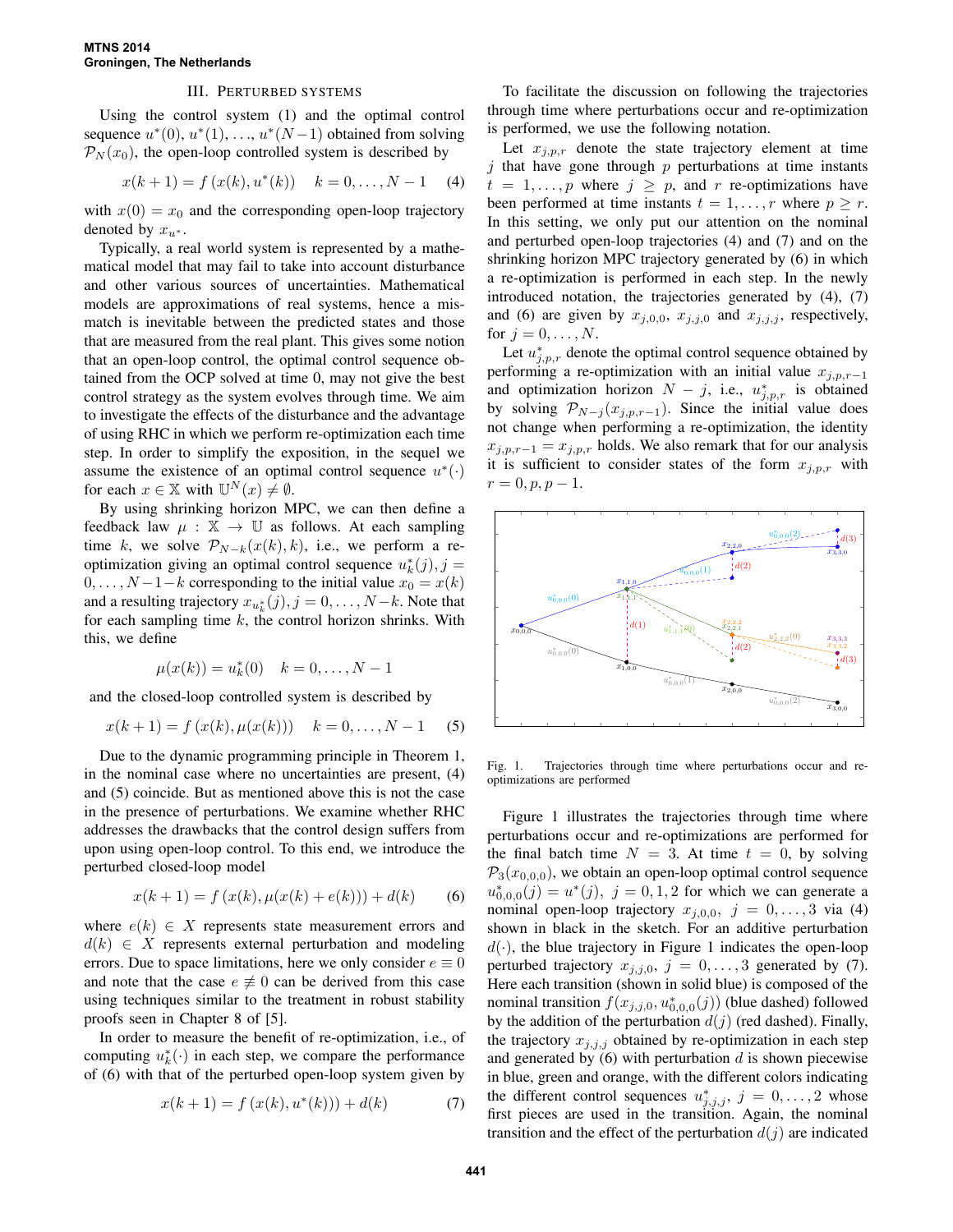#### **MTNS 2014 Groningen, The Netherlands**

as dashed lines and the resulting perturbed transitions from  $x_{j,j,j}$  to  $x_{j+1,j+1,j} = x_{j+1,j+1,j+1}$  as solid lines.

## IV. BENEFITS OF RE-OPTIMIZATION

To obtain estimates by comparing trajectories where perturbations may occur and/or re-optimization may be performed, we first introduce some further notation. Similar to how  $x_{i,p,r}$  was defined, for  $j \geq p$ ,  $p \geq r$ ,  $r = 0, p, p - 1$ we define the stage cost

$$
\lambda_{j,p,r} = \ell\left(x_{j,p,r}, u_{r,r,r}^*(j-r)\right) \tag{8}
$$

From this definition, to determine the control needed to compute the stage cost incurred for the state  $x_{i,p,r}$  we simply go back to the last instant of the optimization, namely at time  $r$  and use the optimal control sequence obtained there wherein horizon  $N - r$  and initial value  $x_{r,r,r}$  are used.

In order to simplify the numbering in the subsequent computations, we extend the definition to give meaning to the notation when  $j < p$ ,  $p \ge r$ ,  $r = 0, p, p - 1$  through

$$
\lambda_{j,p,r} := \begin{cases} \lambda_{j,j,j} & \text{if } r \neq 0 \\ \lambda_{j,j,0} & \text{if } r = 0. \end{cases}
$$
 (9)

*Remark 4:* Although the previous discussion yields  $x_{j,j,j-1} = x_{j,j,j}$ , we see that  $\lambda_{j,j,j-1} \neq \lambda_{j,j,j}$  since  $\lambda_{j,j,j-1} = \ell(x_{j,j,j-1}, u_{j-1,j-1,j-1}^*(1))$  while  $\lambda_{j,j,j} =$  $\ell\left(x_{j,j,j},u_{j,j,j}^*(0)\right)$ .

In the presence of uncertainties or perturbations, we perform re-optimization in the hope of having a coping mechanism against the differences between the real system and the nominal model to redirect the trajectory back to the desired behavior aiming to stay 'close' to the nominal situation. We investigate whether re-optimization indeed gives such advantage.

The idea is to find quantifiable relations among the various trajectory scenarios. More precisely, we compare the following scenarios.

*Definition 5:* Given an initial value  $x_{0,0,0} = x_0 \in \mathbb{X}$ , we define the following performance measures.

i. The value of the nominal optimal trajectory

$$
J_N^{\text{nom}}(x_0) := \sum_{j=0}^{N-1} \lambda_{j,0,0}
$$

ii. The value of the perturbed trajectory with nominal optimal control sequence

$$
J_N^{\text{pert}}(x_0) := \sum_{j=0}^{N-1} \lambda_{j,j,0}
$$

iii. The value of the perturbed trajectory with re-optimized control

$$
J_N^{\text{reopt}}(x_0) := \sum_{j=0}^{N-1} \lambda_{j,j,j}
$$

We recall that in Figure 1 the trajectories corresponding to these performance indices are indicated in, black (i.), blue (ii.) and piecewise in blue, green and orange (iii.) and that they are generated by (4), (7) and (6), respectively. Further, it

is easily seen that  $J_N^{\text{nom}}(x_0) = V_N(x_0)$  holds. This nominal optimal value will be our reference in the following analysis.

The following theorem provides the basis for comparing  $J_N^{\text{nom}}(x_0)$  and  $\bar{J}_N^{\text{reopt}}(x_0)$ . This comparison is then stated in the subsequent corollary.

*Theorem 6:* Assume  $\mathcal{P}_{N-j}(x_{j,j,j}), j = 0, \ldots, N-1$  is feasible. For  $m = 1, \ldots, N - 1$ ,

$$
\left| V_N(x_{0,0,0}) - \sum_{j=0}^{N-1} \lambda_{j,m,m} \right|
$$
  
 
$$
\leq \sum_{j=1}^m |V_{N-j}(x_{j,j-1,j-1}) - V_{N-j}(x_{j,j,j})| \quad (10)
$$

*Proof:* First, for each time step, we compare the total cost along nominal trajectory to the trajectory where perturbation is introduced in the next time step wherein optimization is performed. Using (8) and (9) we obtain the following set of identities.

$$
\begin{aligned}\n&\left|\sum_{j=0}^{N-1} \lambda_{j,0,0} - \sum_{j=0}^{N-1} \lambda_{j,1,1}\right| \\
&= \left|\lambda_{0,0,0} + \sum_{j=1}^{N-1} \lambda_{j,0,0} - \lambda_{0,1,1} - \sum_{j=1}^{N-1} \lambda_{j,1,1}\right| \\
&= |V_{N-1}(x_{1,0,0}) - V_{N-1}(x_{1,1,1})|\n\end{aligned}
$$

$$
\begin{aligned}\n&\left| \sum_{j=0}^{N-1} \lambda_{j,1,1} - \sum_{j=0}^{N-1} \lambda_{j,2,2} \right| \\
&= \left| \lambda_{0,1,1} + \lambda_{1,1,1} + \sum_{j=2}^{N-1} \lambda_{j,1,1} - \lambda_{0,2,2} - \lambda_{1,2,2} - \sum_{j=2}^{N-1} \lambda_{j,2,2} \right| \\
&= |V_{N-2}(x_{2,1,1}) - V_{N-2}(x_{2,2,2})| \n\end{aligned}
$$

Inductively, for  $m = 1, \ldots, N - 1$ ,

$$
\begin{aligned}\n&\left|\sum_{j=0}^{N-1} \lambda_{j,m-1,m-1} - \sum_{j=0}^{N-1} \lambda_{j,m,m}\right| \\
&= \left|\lambda_{0,m-1,m-1} + \ldots + \lambda_{m-1,m-1,m-1} + \sum_{j=m}^{N-1} \lambda_{j,m-1,m-1} - \lambda_{0,m,m} - \ldots - \lambda_{m-1,m,m} - \sum_{j=m}^{N-1} \lambda_{j,m,m}\right| \\
&= |V_{N-m}(x_{m,m-1,m-1}) - V_{N-m}(x_{m,m,m})|\n\end{aligned}
$$

Now with the aid of the identities above, we have the following estimate. For  $m = 1, \ldots, N - 1$ ,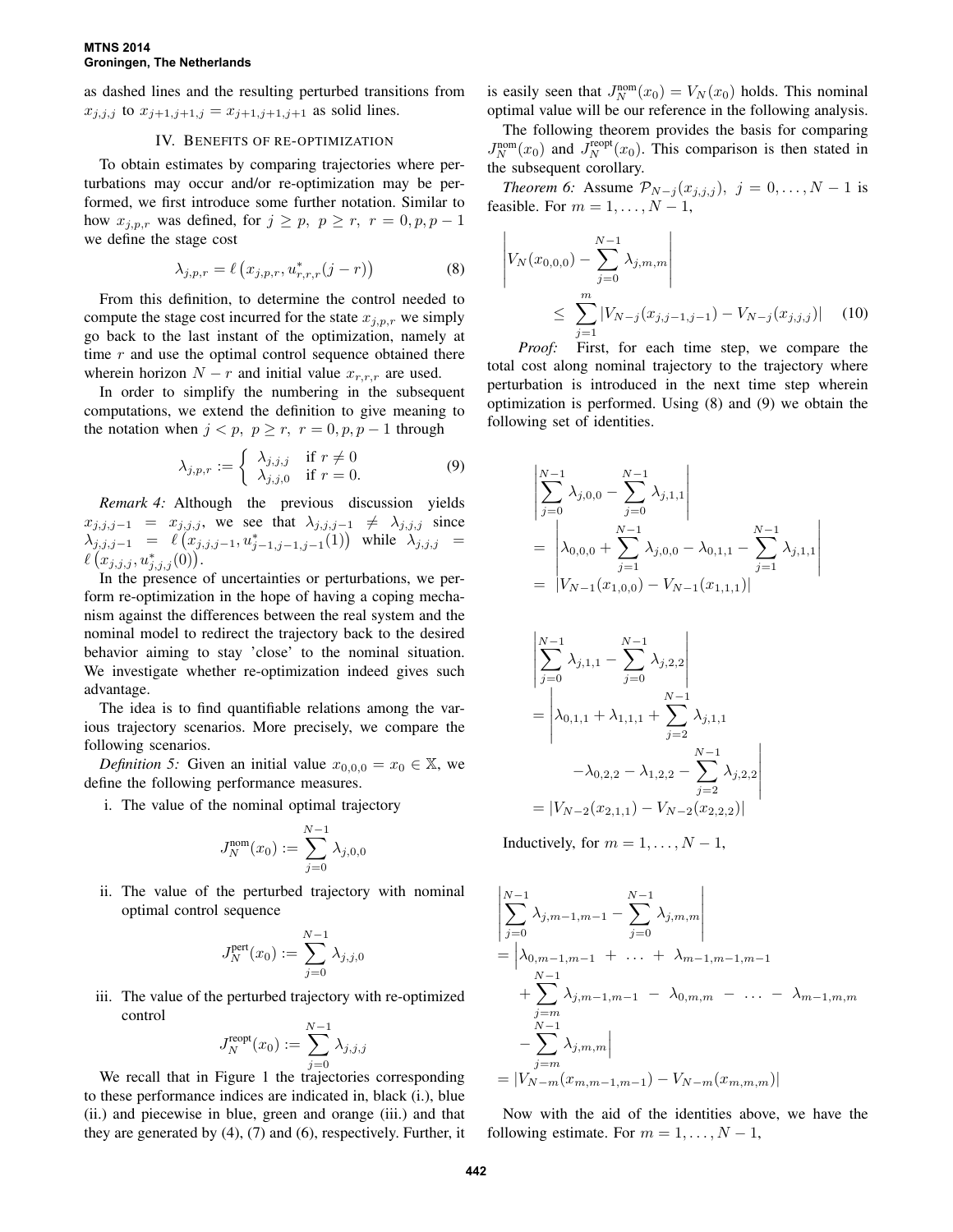$$
\begin{aligned}\n&\left|\sum_{j=0}^{N-1} \lambda_{j,0,0} - \sum_{j=0}^{N-1} \lambda_{j,m,m}\right| \\
&= \left|\sum_{j=0}^{N-1} \lambda_{j,0,0} - \sum_{j=0}^{N-1} \lambda_{j,1,1} + \sum_{j=0}^{N-1} \lambda_{j,1,1} - \dots \\
&\dots + \sum_{j=0}^{N-1} \lambda_{j,m-1,m-1} - \sum_{j=0}^{N-1} \lambda_{j,m,m}\right| \\
&\leq \left|\sum_{j=0}^{N-1} \lambda_{j,0,0} - \sum_{j=0}^{N-1} \lambda_{j,1,1}\right| + \dots + \left|\sum_{j=0}^{N-1} \lambda_{j,m-1,m-1} - \sum_{j=0}^{N-1} \lambda_{j,m,m}\right| \\
&= |V_{N-1}(x_{1,0,0}) - V_{N-1}(x_{1,1,1})| \\
&+ |V_{N-2}(x_{2,1,1}) - V_{N-2}(x_{2,2,2})| + \dots + |V_{N-m}(x_{m,m-1,m-1}) - V_{N-m}(x_{m,m,m})| \\
&= \sum_{j=1}^{m} |V_{N-j}(x_{j,j-1,j-1}) - V_{N-j}(x_{j,j,j})|\n\end{aligned}
$$

Using uniform continuity assumptions on the optimal value function we arrive at the following corollary.

*Corollary 7:* Suppose  $V_i$ ,  $i = 1, ..., N$ , is uniformly continuous on  $X$  with modulus of continuity  $\omega_{V_i}$ . Consider an initial value  $x_0 \in \mathbb{X}$  and a perturbation sequence  $d(\cdot)$  such that  $\mathcal{P}_{N-j}(x_{j,j,j}), j = 0, \ldots, N-1$  is feasible. Then

$$
\left|J_N^{\text{nom}}(x_0) - J_N^{\text{reopt}}(x_0)\right| \le \sum_{j=1}^{N-1} \omega_{V_{N-j}}\left(\|d(j)\|\right). \tag{11}
$$

*Proof:* The statement follows immediately from Theorem 6 applied with  $m = N - 1$  observing that  $J_N^{\text{nom}} = V_N$ and  $x_{j,j,j} - x_{j,j-1,j-1} = d(j)$ .

Next we provide the analogous analysis for comparing  $J_N^{\text{nom}}(x_0)$  and  $J_N^{\text{pert}}(x_0)$ .

*Theorem 8:* Assume  $x_{j,j,0} \in \mathbb{X}$  for all  $j = 0, \ldots, N - 1$ . For  $m = 1, ..., N - 1$ ,

$$
\left| V_N(x_{0,0,0}) - \sum_{j=0}^{N-1} \lambda_{j,m,0} \right|
$$
  
 
$$
\leq \sum_{j=1}^m |J_{N-j}(x_{j,j-1,0}, u^*(\cdot + j)) - J_{N-j}(x_{j,j,0}, u^*(\cdot + j))| \quad (12)
$$

*Proof:* Let  $u^* = u_{0,0,0}^*$ . Similar to the proof of Theorem 6, we obtain the inequalities

$$
\begin{aligned}\n&\left|\sum_{j=0}^{N-1} \lambda_{j,0,0} - \sum_{j=0}^{N-1} \lambda_{j,1,0}\right| \\
&= \left|\lambda_{0,0,0} + \sum_{j=1}^{N-1} \lambda_{j,0,0} - \lambda_{0,1,0} - \sum_{j=1}^{N-1} \lambda_{j,1,0}\right| \\
&= |J_{N-1}(x_{1,0,0}, u^*(\cdot + 1)) - J_{N-1}(x_{1,1,0}, u^*(\cdot + 1))| \\
&\text{and}\n\end{aligned}
$$

$$
\begin{aligned}\n&\left|\sum_{j=0}^{N-1} \lambda_{j,1,0} - \sum_{j=0}^{N-1} \lambda_{j,2,0}\right| \\
&= \left|\lambda_{0,1,0} + \lambda_{1,1,0} + \sum_{j=2}^{N-1} \lambda_{j,1,0} -\lambda_{0,2,0} - \lambda_{1,2,0} - \sum_{j=2}^{N-1} \lambda_{j,2,0}\right| \\
&= |J_{N-2}(x_{2,1,0}, u^*(\cdot + 2)) - J_{N-2}(x_{2,2,0}, u^*(\cdot + 2))| \n\end{aligned}
$$

Inductively, for  $m = 1, \ldots, N - 1$ ,

$$
\begin{aligned}\n&\left|\sum_{j=0}^{N-1} \lambda_{j,m-1,0} - \sum_{j=0}^{N-1} \lambda_{j,m,0}\right| \\
&= \left|\lambda_{0,m-1,0} + \ldots + \lambda_{m-1,m-1,0} + \sum_{j=m}^{N-1} \lambda_{j,m-1,0} - \lambda_{0,m,0} - \ldots - \lambda_{m-1,m,0} - \sum_{j=m}^{N-1} \lambda_{j,m,0}\right| \\
&= |J_{N-m}(x_{m,m-1,0}, u^*(\cdot + m)) - J_{N-m}(x_{m,m,0}, u^*(\cdot + m))| \n\end{aligned}
$$

With these above, for  $m = 1, \ldots, N - 1$ ,

$$
\begin{aligned}\n&\left|\sum_{j=0}^{N-1} \lambda_{j,0,0} - \sum_{j=0}^{N-1} \lambda_{j,m,0}\right| \\
&= \left|\sum_{j=0}^{N-1} \lambda_{j,0,0} - \sum_{j=0}^{N-1} \lambda_{j,1,0} + \sum_{j=0}^{N-1} \lambda_{j,1,0} - \dots\right. \\
&\left|\sum_{j=0}^{N-1} \lambda_{j,m-1,0} - \sum_{j=0}^{N-1} \lambda_{j,m,0}\right| \\
&\leq \left|\sum_{j=0}^{N-1} \lambda_{j,0,0} - \sum_{j=0}^{N-1} \lambda_{j,1,0}\right| + \\
&\dots + \left|\sum_{j=0}^{N-1} \lambda_{j,m-1,0} - \sum_{j=0}^{N-1} \lambda_{j,m,0}\right| \\
&= \sum_{j=1}^{m} |J_{N-j}(x_{j,j-1,0}, u^*(\cdot + j))| \\
&- J_{N-j}(x_{j,j,0}, u^*(\cdot + j))|\n\end{aligned}
$$

 $\blacksquare$ 

 $\blacksquare$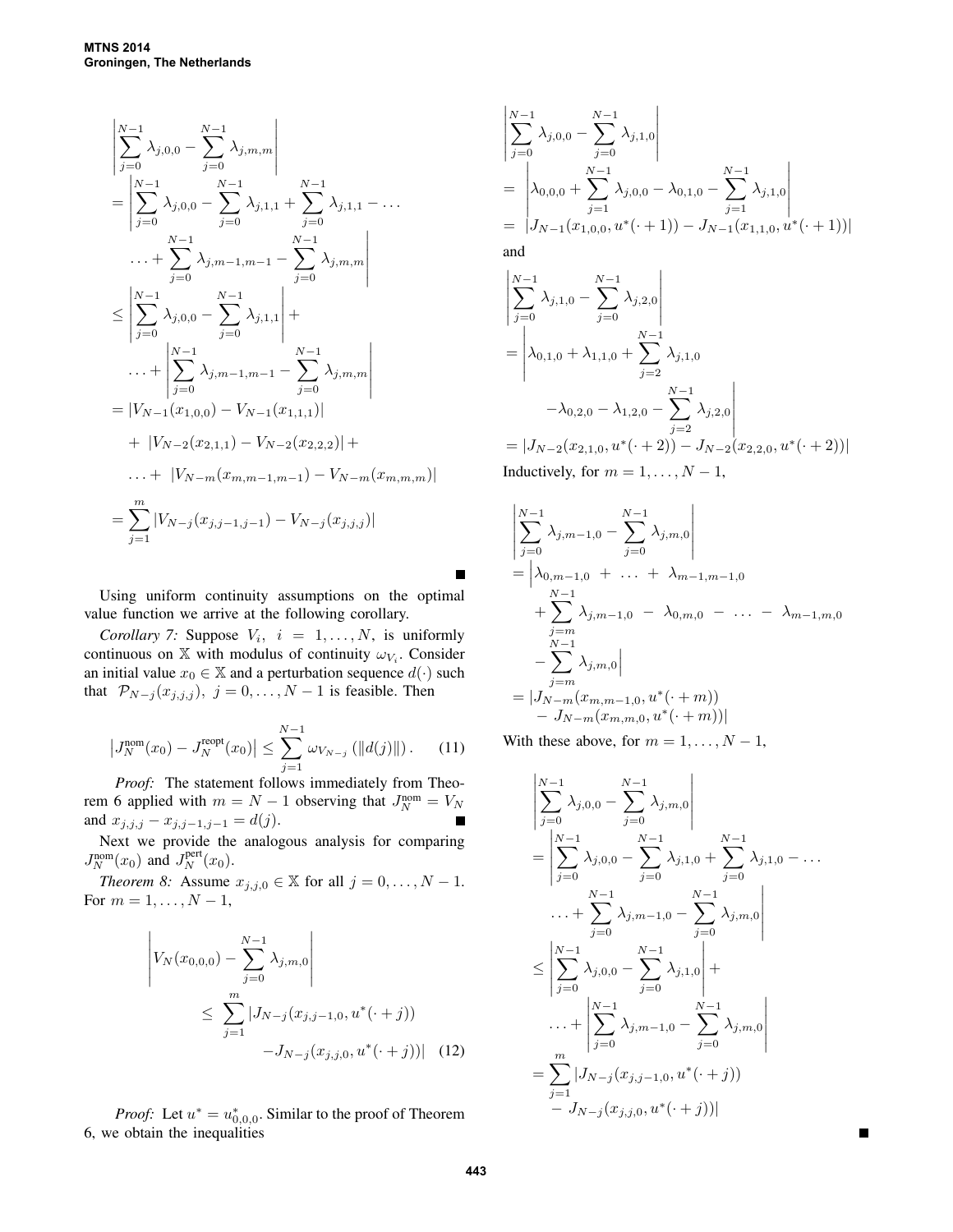### **MTNS 2014 Groningen, The Netherlands**

Using uniform continuity assumptions on the objective, the following statement directly follows.

*Corollary 9:* Suppose  $J_i$ ,  $i = 1, ..., N$ , is uniformly continuous uniformly in  $u$  on  $X$  with modulus of continuity  $\omega_{J_i}$ . Consider an initial value  $x_0 \in \mathbb{X}$  and a perturbation sequence  $d(\cdot)$  such that  $x_{j,i,0} \in \mathbb{X}$  for all  $j = 0, \ldots, N-1$ . Then

$$
\left|J_N^{\text{nom}}(x_0) - J_N^{\text{pert}}(x_0)\right| \le \sum_{j=1}^{N-1} \omega_{J_{N-j}}\left(\|d(j)\|\right). \tag{13}
$$

*Proof:* The statement follows from Theorem 8 applied with  $m = N - 1$  observing that  $J_N^{\text{nom}} = V_N$  and  $x_{j,j,0}$  –  $x_{i,i-1,0} = d(j).$ 

Our analysis reveals that the difference between reoptimizing and not re-optimizing can be quantitatively expressed by the difference between the moduli of continuity  $\omega_{V_i}$  of the optimal value functions compared to the moduli of continuity  $\omega_{J_i}$  of the open loop functionals  $J_i$ . Indeed, while the difference between  $J_N^{\text{nom}}$  and  $J_N^{\text{reopt}}$  is determined by the  $\omega_{V_i}$ , the difference between  $J_N^{\text{nom}}$  and  $J_N^{\text{pert}}$  depends on the  $\omega_{J_i}$ . In Theorem 3 we have already seen that  $\omega_{V_i} \leq \omega_{J_i}$ holds, which implies that re-optimization should not worsen the performance — modulo the conservatism introduced in our analysis due to the triangle inequalities used in the proofs of Theorems 6 and 8.

In practice, our hope is, of course, that re-optimization will not only "not worsen" the performance but rather improve it. For this reason, in the following section, we analyse the moduli of continuity for linear quadratic problems in order to identify situations in which an improvement due to reoptimization can indeed be expected.

#### V. CONTROLLABILITY AND STABILITY

In this section we consider linear finite dimensional systems of the form

$$
x(k+1) = Ax(k) + Bu(k)
$$

with  $X = \mathbb{X} = \mathbb{R}^n$ ,  $U = \mathbb{U} = \mathbb{R}^m$  and matrices  $A \in \mathbb{R}^{n \times n}$ ,  $B \in \mathbb{R}^{n \times m}$ . The stage cost is given by the quadratic function

$$
\ell(x, u) = x^T Q x + u^T R u
$$

with symmetric and positive definite matrices  $Q \in \mathbb{R}^{n \times n}$ and  $R \in \mathbb{R}^{m \times m}$ .

The simplifying assumptions of linear dynamics, positive definite quadratic costs and no constraints are mainly imposed in order to simplify the presentation of the two key properties controllability and stability in this section. Similar results can also be obtained for nonlinear and constrained problems at the expense of more technically involved definitions and proofs.

We first estimate the modulus of continuity  $\omega_{J_N}$ .

*Proposition 10:* Let  $\sigma$  be the eigenvalue of A with maximal modulus  $|\sigma|$ . Let  $S \subset \mathbb{R}^n$  be a bounded set,  $N \in \mathbb{N}$ 

and  $\varepsilon > 0$ . For a constant  $K > 0$  consider the set of control sequences

$$
\mathbb{U}_K^N = \{ u(\cdot) \in \mathbb{U}^N \mid ||u(k)|| \le K \text{ for all } k = 0, \dots, N - 1 \}.
$$
\n(14)

Then there exists real constants  $c_1 > 0$  and  $c_2 = c_2(\varepsilon) > 0$ such that the modulus of continuity  $\omega_{J_N}$  of  $J_N$  on S, uniform in  $u(\cdot) \in \mathbb{U}_K^N$  satisfies

$$
c_1 r^2 \sum_{k=0}^{N-1} |\sigma|^{2k} \le \omega_{J_N}(r) \le c_2 \sum_{k=0}^{N-1} |\sigma|^k r.
$$

*Proof:* For any two initial values  $x_1, x_2 \in \mathbb{R}^n$  and any control sequence  $u(\cdot) \in \mathbb{U}^N$ , the difference  $e(k) :=$  $x_u(k, x_2) - x_u(k, x_1)$  can be written as

$$
e(k) = A^k e(0).
$$

Setting  $x_1 := 0$  and  $x_2 := rv$  where v is an eigenvector for  $\sigma$  with  $||v|| = 1$  then yields  $e(0) = rv$  and thus  $e(k) =$  $\sigma^k r v$ . Since Q is positive definite there exists  $c_1 > 0$  with  $v^T Q v = c_1$  and for  $u(\cdot) := 0$  we obtain

$$
\ell(x_u(k, x_2), u(k)) - \ell(x_u(k, x_1), u(k)) = e(k)^T Q e(k)
$$
  
=  $c_1 r^2 (\sigma^k)^2$ .

This yields the lower bound. The upper bound follows on the one hand from the fact that for  $\varepsilon > 0$  there exists  $\tilde{c}_2 > 0$  such that  $||A^kx|| \le \tilde{c}_2(|\sigma|+\varepsilon)^k ||x||$  holds (this follows, e.g., from [13, Satz 11.6]). On the other hand, there exists a compact set  $D \subset \mathbb{R}^n$  such that for all  $x_0 \in S$  and all  $u(\cdot) \in \mathbb{U}_K^N$  the relation  $x_u(k, x_0) \in D$  holds for all  $k = 0, \ldots, N - 1$ . On this set D the stage cost  $\ell$  is Lipschitz in x with a constant  $L > 0$ , which yields the claimed upper bound with  $c_2 = L\tilde{c}_2$ .

Observe that the lower bound on  $\omega_{J_N}(r)$  is independent of the choice of  $S$ ,  $\varepsilon$ ,  $K$  and  $N$  while the upper bound typically depends on these parameters.

Proposition 10 states that the modulus of continuity  $\omega_{J_N}$ is large whenever  $|\sigma|$  is large and small if  $|\sigma|$  is small. In particular,  $\omega_{J_N}$  grows unboundedly in N if the system is not open-loop asymptotically stable, i.e., if  $|\sigma| \geq 1$ .

Observe that Theorem 3 applies to the setting in this section, hence the upper bound on  $\omega_{J_N}$  from Proposition 10 also applies to  $\omega_{V_N}$ . In addition, under suitable conditions,  $\omega_{V_N}$  can be considerably smaller than  $\omega_{J_N}$ , as the following proposition shows.

*Proposition 11:* Assume that the pair  $(A, B)$  is controllable. Let  $S \subset \mathbb{R}^n$  be a bounded set. Then there exists a real constant  $c > 0$  such that the modulus of continuity  $\omega_{V_N}$  on  $S$  satisfies

$$
\omega_{V_N}(r) \leq cr
$$

for all  $N \in \mathbb{N}$ .

*Proof:* Controllability implies that there exists a constant  $\tilde{c} > 0$  such that for any  $x_0 \in \mathbb{R}^n$  we can find a control  $u_{x_0}(\cdot) \in \mathbb{U}^n$  with  $||u_{x_0}(k)|| \leq \tilde{c}||x_0||$  for all  $k = 0, \ldots, n-1$ and  $x_{u_{x_0}}(n, x_0) = 0$ . This implies that on the bounded set S there exists a uniform upper bound  $M$  of  $V_N$  which can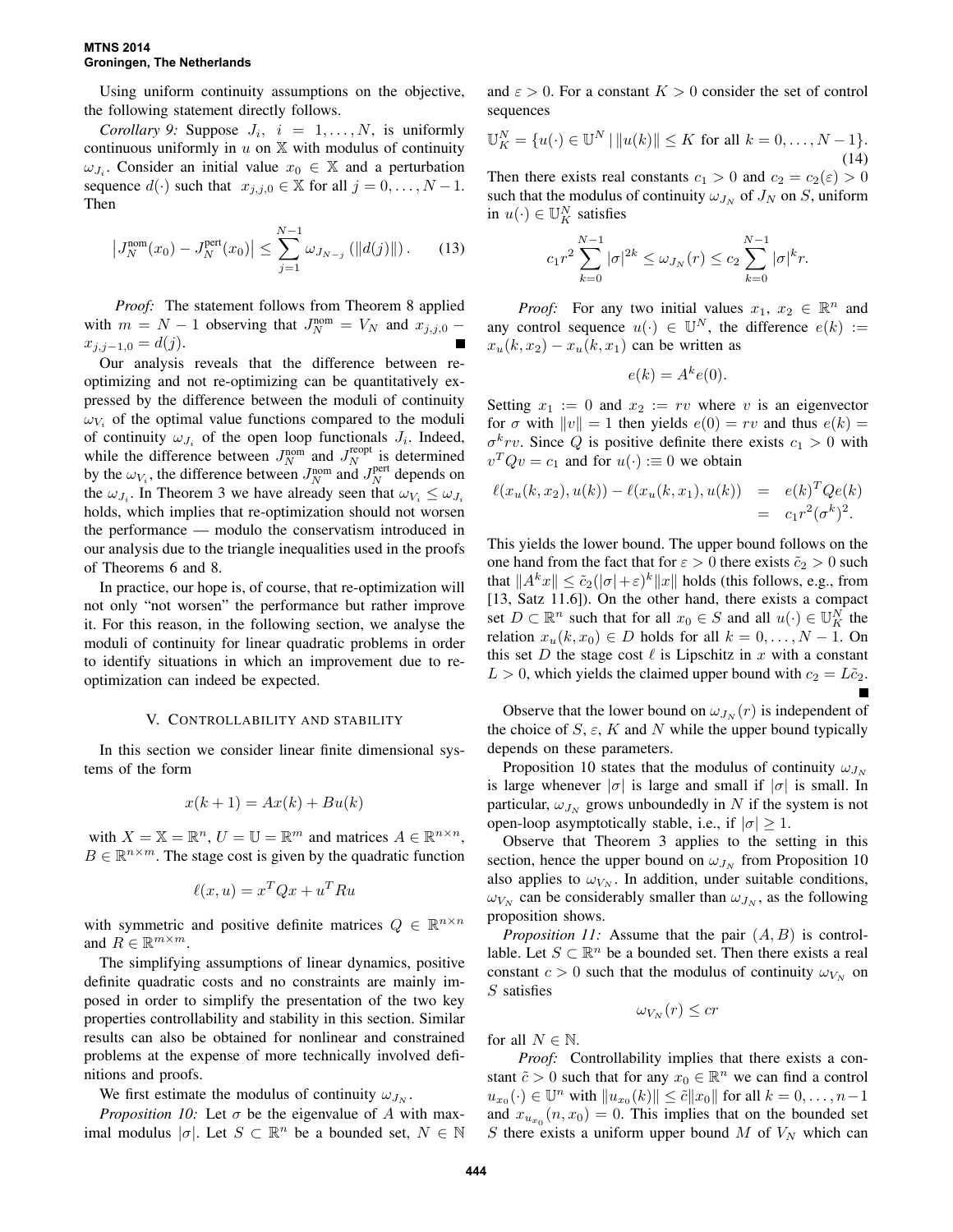#### **MTNS 2014 Groningen, The Netherlands**

be chosen independent of  $N$ . Then, positive definiteness of Q and R implies that the optimal trajectories remain in a compact set D and that the optimal control sequences lie in the set  $\mathbb{U}_K^N$  from (14), where D and K can also be chosen independent of N.

Now for  $N \leq n$  the assertion follows from Proposition 11 in conjunction with Theorem 3. For  $N > n$ , consider two initial values  $x_1, x_2 \in S$  and let  $u^*(\cdot)$  be the optimal control for  $x_1$ .

Let  $x_0 := x_2 - x_1$  and pick the control sequence  $u_{x_0} \in$  $\mathbb{U}^n$  from the controllability property, which we extend with  $u_{x_0}(k) := 0$  for all  $k \ge n$ , implying  $x_{u_{x_0}}(k, x_2 - x_1) = 0$ for all  $k \ge n$ . Then, for  $\tilde{u}^* = u^* + u_{x_0}$  we get

$$
x_{\tilde{u}^*}(k, x_2) = x_{u^*}(k, x_1) + x_{u_{x_0}}(k, x_2 - x_1) = x_{u^*}(k, x_1)
$$

for all  $k \ge n$ . Since  $\ell$  is Lipschitz on  $S \times \mathbb{U}_K$ , we can find  $\hat{c} > 0$  such that

$$
\ell(x_{\tilde{u}^*}(k, x_2), \tilde{u}^*(k)) - \ell(x_{u^*}(k, x_1), u^*(k)) \leq \hat{c} \|x_2 - x_1\|
$$

for all  $k = 0, \ldots, n - 1$ , while for  $k \geq n$  this difference equals 0. This implies the desired estimate with  $c = n\hat{c}$ .

As a consequence, we expect the difference between  $\omega_{J_N}$  and  $\omega_{V_N}$  to be particularly large when the system is open-loop unstable (implying a large  $\omega_{J_N}$ ) and controllable (implying a small  $\omega_{V_N}$ ). In the next section, we present examples which numerically illustrate that this is exactly what happens.

# VI. NUMERICAL EXAMPLES

Here we consider an illustrative numerical example for which we compare the nominal case  $J_N^{\text{nom}}$ , the case when nominal solution is applied to perturbed systems  $J_N^{\text{pert}}$  and the shrinking horizon MPC  $J_N^{\text{reopf}}$  where the re-optimization is carried out each time step due to the mentioned perturbation. Consider the nominal system described by

$$
x^+ = \alpha x + u \tag{15}
$$

and the corresponding perturbed system

$$
x^+ = \alpha x + u + d \tag{16}
$$

where  $d$  is an additive perturbation with a performance index  $\mathcal{P}_N(x_0)$  wherein

$$
\ell(x, u) = x^2 + u^2.
$$

Note that the stage cost  $\ell$  forces the optimal trajectory to converge to the origin 0, hence the distance of the perturbed trajectory from the origin can be used as a visual performance measure.

If  $|\alpha|$  < 1, then (15) is asymptotically stable with 0 as the equilibrium, and for  $|\alpha| > 1$ , it is unstable. In both cases, the system is controllable. Taking final batch time as  $N = 7$ , Figure 2 provides a visualization of the trajectories throughout time for a chosen  $\alpha$  for  $x_0 = -4$ . With  $i =$  $0, \ldots N$ ,  $x_{i,0,0}$  represents the nominal trajectory related to  $J_{N_{\text{A}}}^{\text{nom}}(x_0)$ , while  $x_{i,i,0}$  denotes the trajectory corresponding to  $J_N^{\text{pert}}(x_0)$ , i.e., when the nominal open-loop control is applied

to the perturbed system (16). Finally,  $x_{i,i,i}$  represents the trajectory with re-optimization, corresponding to  $J_N^{\text{reopt}}(x_0)$ . The perturbations  $d(\cdot)$  are randomly generated from the interval  $[-0.1, 0.1]$ . Figure 2(top) illustrates the case when  $\alpha = 0.5$  for which (15) is stable where the three described trajectories can be compared. Since the system is open-loop stable, one would expect not much improvement from reoptimization, which is exactly what is visible in the figure, as the deviation from the nominal solution is only mildly improved by re-optimization. In contrast to this, Figure 2(bottom) shows the case  $\alpha = 1.5$ , in which the system is open-loop unstable and controllable. Here our analysis predicts a large benefit of the re-optimization procedure which is clearly visible in the simulation. The similar effect is visible in Table I in which the values of  $J_N^{\text{nom}}(x_0)$ ,  $J_N^{\text{pert}}(x_0)$ and  $J_N^{\text{reopt}}(x_0)$  for  $x_0 = -4$  are shown. In the open-loop unstable and controllable system with  $\alpha = 1.5$ , one can notice a better performing  $J_N^{\text{reopt}}(x_0)$  compared to  $J_N^{\text{nom}}(x_0)$ . This is due to the fact that here the introduced random perturbations do by chance have a positive effect on the performance because they drive the system faster towards 0.



Fig. 2. State trajectories for the stable system with  $\alpha = 0.5$  (top) and for the unstable system with  $\alpha = 1.5$  (bottom)

Figure 3 and Table II illustrate a case when re-optimization does not give much benefit because the system is not control-